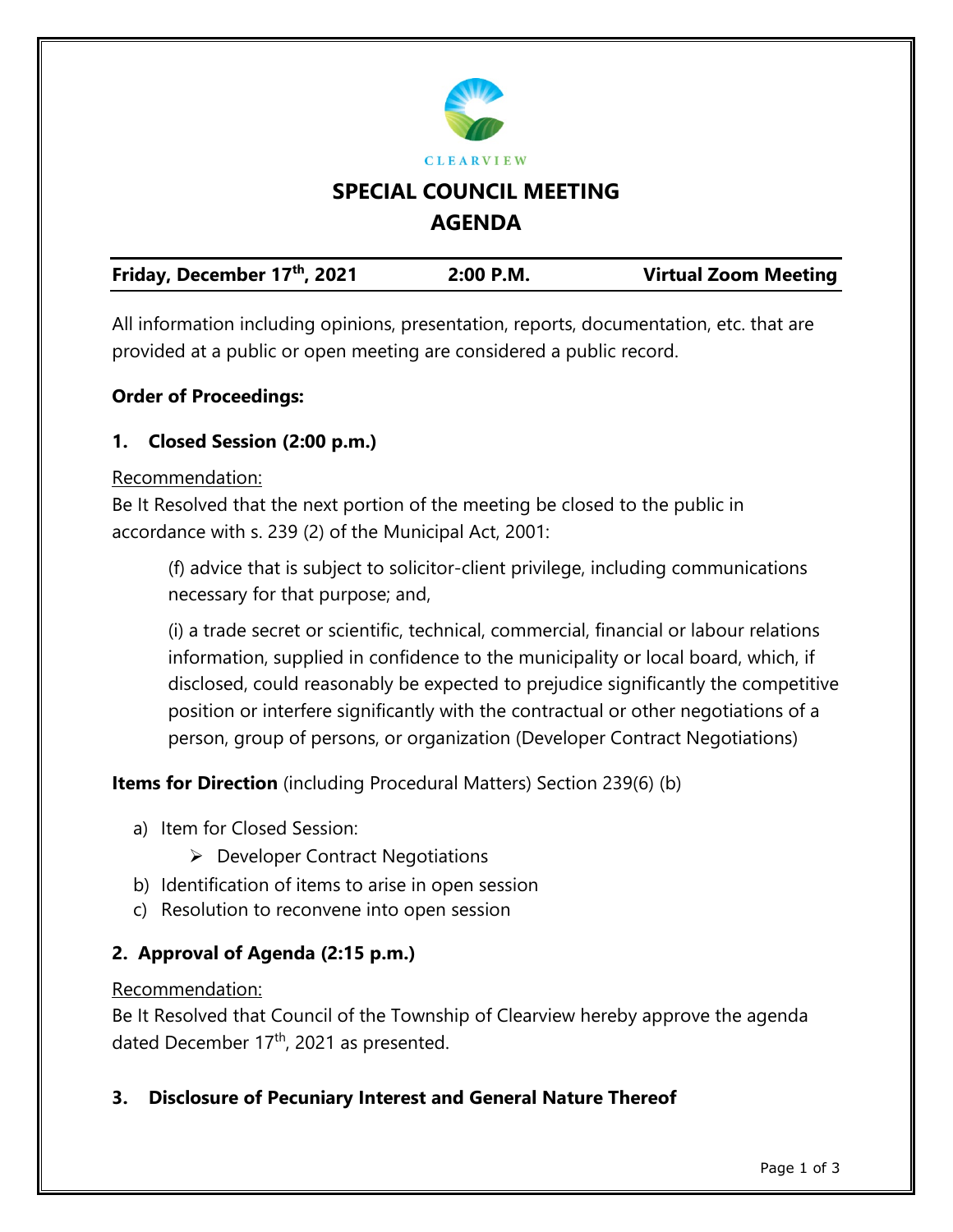## **4. Nottawasaga Station Phase 2 Pre-Servicing & Road Works Approval**

## **[CS-066-2021 Pre-Servicing & Mowat Street Road Improvement Works Agreement](https://www.clearview.ca/sites/default/files/uploads/publications/cs-066-2021_nottawasaga_station_phase_2_pre-servicing_report.pdf)  [The Estates of Clearview \(Nottawasaga Station Phase 2\)](https://www.clearview.ca/sites/default/files/uploads/publications/cs-066-2021_nottawasaga_station_phase_2_pre-servicing_report.pdf)**

### Recommendation:

Be It Resolved that Council of Township of Clearview hereby:

- 1) Receives the report CS-066-2021 for information regarding a Pre-Servicing & Mowat Street Road Improvement Works Agreement for the Estates of Clearview (Nottawasaga Station Phase 2), File No. 2004-011-SD; and
- 2) Approves the By-law 21-123 authorizing the Mayor and Clerk to execute the Pre-Servicing & Mowat Street Road Improvement Works Agreement upon confirmation from municipal staff that all submitted engineering Plans have been approved, signed and stamped as 'Accepted for Construction-Pre-Servicing Only' by the Township of Clearview peer-review engineering consultant (R.J. Burnside and Associates) to the satisfaction of the municipality, to allow for a portion of the works to be constructed prior to Final Approval for the Phase 2 of plan of subdivision on lands described as Part of Lot 25, Concession 1, formerly Nottawasaga, now Township of Clearview.

In addition to Clearview Township Planning staff, Joseph Mirabella, Director Land Development and Russell Higgins, President of MacPherson Builders Limited will be in attendance to assist with any questions from Council.

## **4. By-laws**

## **[21-123 Pre-Servicing & Mowat Street Road Improvement Works Agreement](https://www.clearview.ca/sites/default/files/uploads/publications/21-123_pre-servicing_mowat_street_road_improvement_works_agreement_estates_of_clearview.pdf)  [\(Estates of Clearview\)](https://www.clearview.ca/sites/default/files/uploads/publications/21-123_pre-servicing_mowat_street_road_improvement_works_agreement_estates_of_clearview.pdf)**

### Recommendation:

Be It Resolved that By-law 21-123, being a by-law to authorize entering into a Pre-Servicing and Mowat Street Road Improvement Works Agreement with the Estates of Clearview, be presented and read a first, second and third time and finally passed this 17<sup>th</sup> day of December, 2021.

## **[21-125 Main Street Community Activator Program Funding Agreement \(Canadian](https://www.clearview.ca/sites/default/files/uploads/publications/21-125_main_street_community_activator_program_funding_canadian_urban_institute.pdf)  [Urban Institute\)](https://www.clearview.ca/sites/default/files/uploads/publications/21-125_main_street_community_activator_program_funding_canadian_urban_institute.pdf)**

## **[By-law Explanatory Note \(21-125 Main Street Community Program Funding](https://www.clearview.ca/sites/default/files/uploads/publications/21-125_by-law_explanatory_note_main_street_funding_agreement.pdf)  [Agreement\)](https://www.clearview.ca/sites/default/files/uploads/publications/21-125_by-law_explanatory_note_main_street_funding_agreement.pdf)**

## Recommendation:

Be It Resolved that By-law 21-125, being a by-law to authorize entering into an Ultimate Recipient Agreement with the Canadian Urban Institute, be presented and read a first, second and third time and finally passed this 17<sup>th</sup> day of December, 2021.